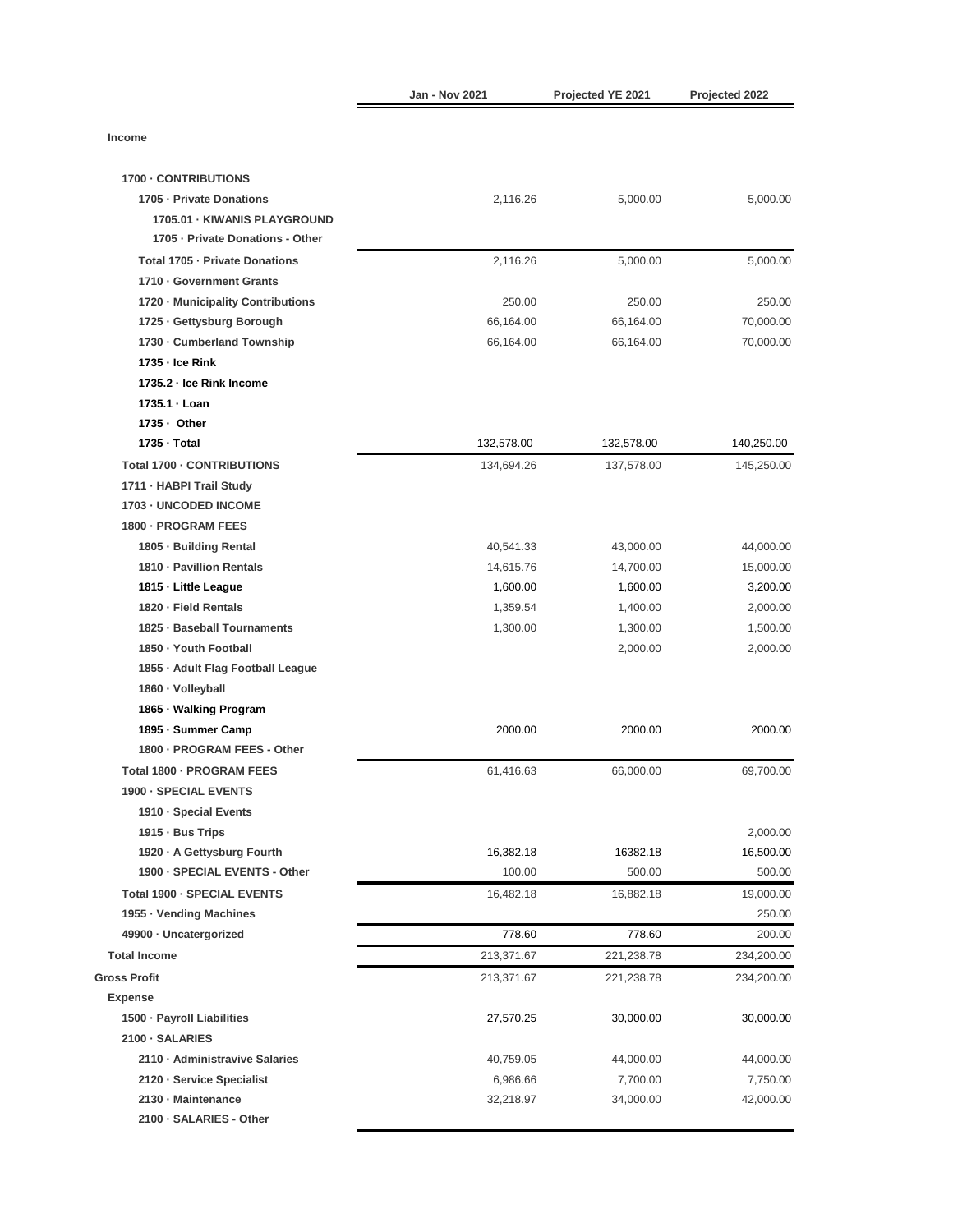| Total 2100 - SALARIES               | 79,964.68 | 85,700.00 | 93,750.00 |
|-------------------------------------|-----------|-----------|-----------|
| 2200 - BENEFITS                     |           |           |           |
| 2210 - Pension Plan                 | 5,060.00  | 5,520.00  | 5,600.00  |
| Total 2200 - BENEFITS               | 5,060.00  | 5,520.00  | 5,600.00  |
| 2300 - PAYROLL TAX EXPENSE          |           |           |           |
| 2400 - CONTRACT SERVICES            |           |           |           |
| 2470 - HABPI TRAIL STUDY PAYMENT    |           |           |           |
| 2405 · Facility - Building Upgrades |           |           | 5,000.00  |
| 2410 - Insurance Fees               | 5,716.00  | 6,500.00  | 6,500.00  |
| 2420 · Legal Fees                   |           |           | 250.00    |
| 2440 · Payroll/Tax Accounting       | 5,910.00  | 6,000.00  | 6,000.00  |
| 2450 · Bank Fees                    | 814.52    | 900.00    | 900.00    |
| 2460 · General Labor                | 3,925.63  | 4,500.00  | 5,000.00  |
| 2400 - Contract Services OTHER      |           |           |           |
| Total 2400 - CONTRACT SERVICES      | 16,366.15 | 17,900.00 | 23,650.00 |
| 2451 - AUTHORIZE TRANSACTION FEES   |           |           |           |
| 2500 - SUPPLIES                     |           |           |           |
| 2510 · Office Supplies              | 533.74    | 700.00    | 1,000.00  |
| 2520 · Custodial Supplies           | 1,926.60  | 2,000.00  | 2,000.00  |
| 2525 - Maintenance Supplies         | 1,874.04  | 2,000.00  | 2,000.00  |
| 2530 · Medical Supplies             | 8.36      | 8.36      |           |
| 2535 · Program Supplies             | 2,778.75  | 2,800.00  | 2,800.00  |
| 2540 · Bus Trip Payment             |           |           | 1,000.00  |
| 2540 · Ice Rink Payment             |           |           |           |
| 2500 - Supplies Other               |           |           |           |
| Total 2500 - SUPPLIES               | 7,121.49  | 7,508.36  | 8,800.00  |
| 2600 · TECHNOLOGY                   |           |           |           |
| 2610 · Telephone Access             | 3,214.40  | 4,200.00  | 4,200.00  |
| 2630 · Computers/Software           | 3,856.26  | 3,900.00  | 3,900.00  |
| 2640 · Website/Domain               | 178.08    | 220.00    | 250.00    |
| 2650 · Copier Lease                 | 773.83    | 750.00    | 750.00    |
| Total 2600 - TECHNOLOGY             | 8,022.57  | 9,070.00  | 9,100.00  |
| 2700 - POSTAGE                      |           |           |           |
| 2710 · Regular Mail                 | 77.50     | 80.00     | 100.00    |
| 2700 - POSTAGE - Other              |           |           |           |
| Total 2700 - POSTAGE                | 77.50     | 80.00     | 100.00    |
| 2800 - UTILITIES                    |           |           |           |
| 2810 - Electric                     | 19,384.01 | 24,000.00 | 24000.00  |
| 2820 · Gas                          | 3,229.64  | 4,500.00  | 4500.00   |
| 2830 · Water/Sewer                  | 2,271.21  | 2,271.21  | 2500.00   |
| Total 2800 - UTILITIES              | 24,884.86 | 30,771.21 | 31000.00  |
| 2900 - EQUIPMENT                    |           |           |           |
| 2910 · Equipment Rental             |           |           |           |
| 2920 · Equipment Purchase           | 2,508.37  | 2,694.00  | 4000.00   |
| 2930 · Equipment Repair             | 10,064.95 | 11,000.00 | 11000.00  |
| 2940 · Equipment Fuel               | 1,521.53  | 1,600.00  | 1600.00   |
| Total 2900 - EQUIPMENT              | 14,094.85 | 15,294.00 | 16,600.00 |
| 3100 - ADVERTISING                  |           |           |           |
| 3110 - Promotion/PR                 | 85.00     | 85.00     | 100.00    |
| 3100 · ADVERTISING - Other          |           |           | 100.00    |
| Total 3100 · ADVERTISING            | 85.00     | 85.00     | 200.00    |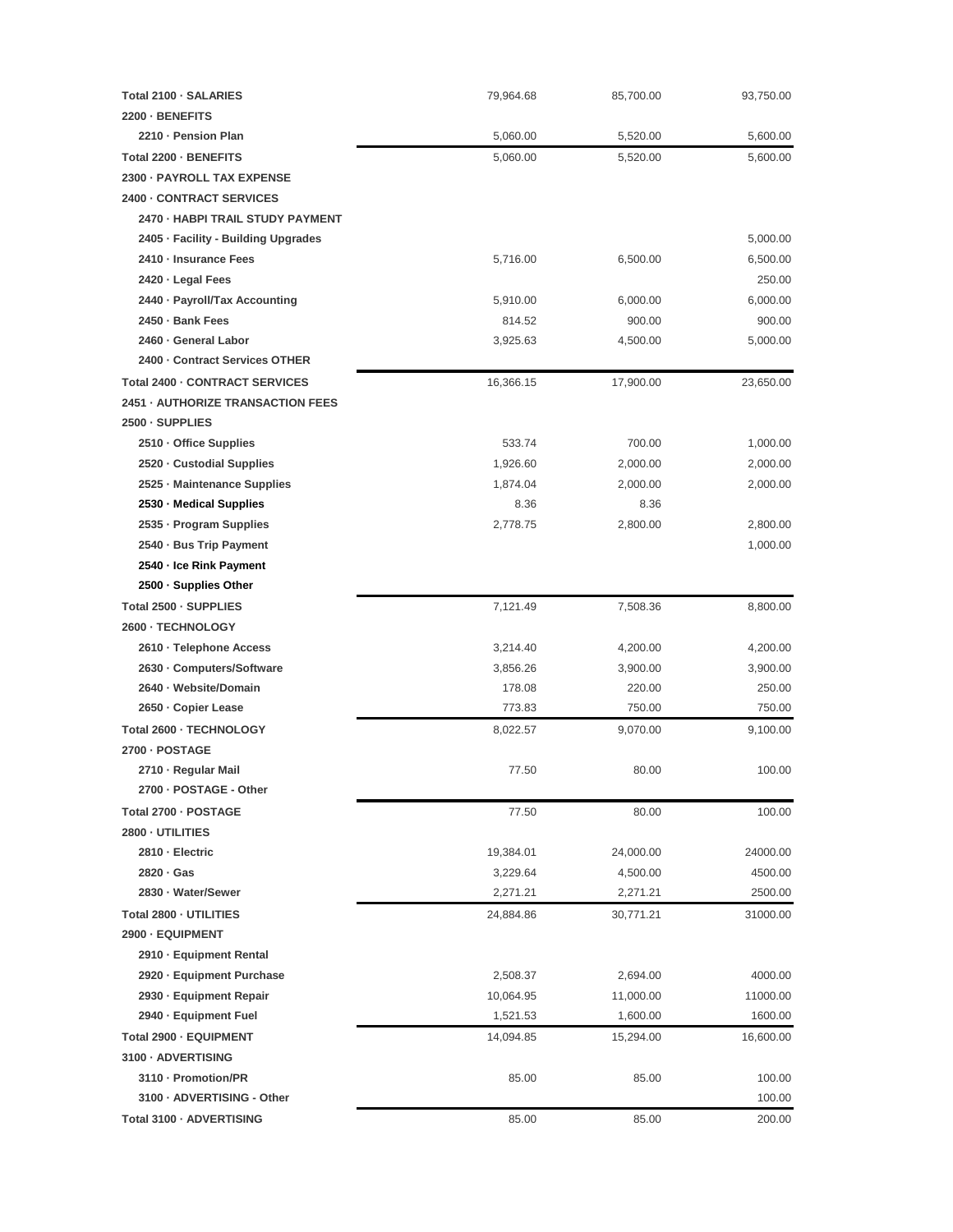| Net Income                       | 17,027.13  | 5,446.54   | 0.00       |
|----------------------------------|------------|------------|------------|
| <b>Total Expense</b>             | 196,344.54 | 215,792.24 | 234,200.00 |
| 66000 · Payroll Expenses         |            |            |            |
| Total 3300 - MISCELLANEOUS       | 12,882.19  | 13,648.67  | 14,900.00  |
| 3340 - A Gettysburg Fourth       | 11,044.40  | 11,044.40  | 12,000.00  |
| 3330 · Unemployment Compensation | 1233.52    | 2000.00    | 2000.00    |
| 3320 - Licenses/Permits          | 362.00     | 362.00     | 400.00     |
| 3310 · Reimbursements            | 242.27     | 242.27     | 500.00     |
| 3300 - MISCELLANEOUS             |            |            |            |
| Total 3200 - PROFESSIONAL        | 215.00     | 215.00     | 500.00     |
| 3250 · Mileage/Parking/Tolls     |            |            |            |
| 3240 - Meals/Entertainment       |            |            | 50.00      |
| 3230 · Memberships               | 215.00     | 215.00     | 400.00     |
| 3220 · Trainings                 |            |            | 50.00      |
| 3200 - PROFESSIONAL              |            |            |            |